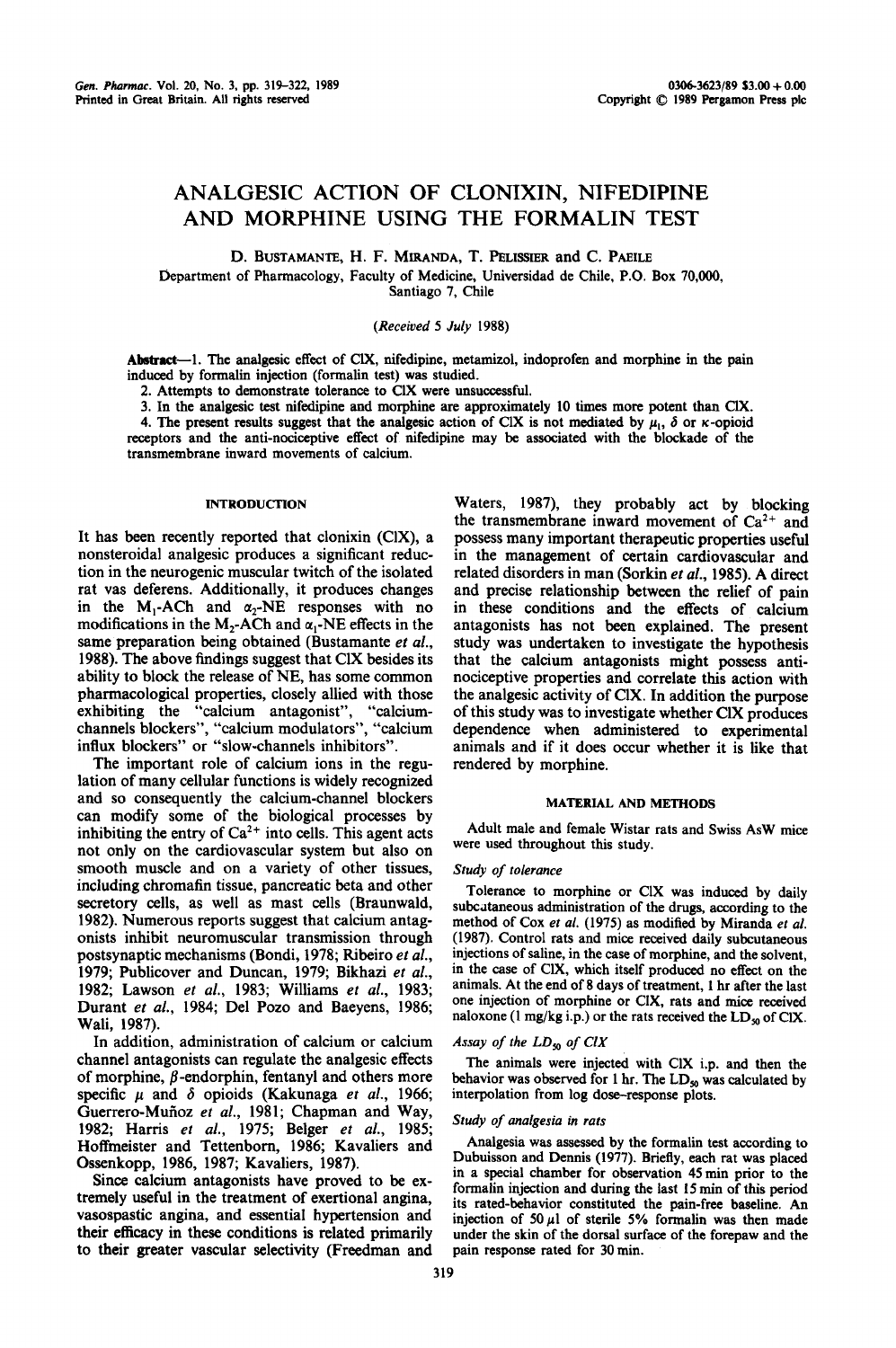

Fig. I. Analgesic effects of various drugs measured by the formalin test. The numbers above the name of the analgesic are the doses administered (mg/kg). Each bar represents the mean of the number of experiments indicated in parentheses, error bars are the SEM. All the values are significantly different from the control  $(P < 0.05)$  except these denoted by  $(*)$ .

The following groups were assayed: (1) Control groups received 1 ml/kg saline solution or 0,8 mg/kg ethanol (nifedipine solvent), (2) the morphine group received 10 or 20 mg/kg morphine; (3) the clonixin group, received 40, 80 or 120 mg/kg CIX; (4) the nifedipine group, received I, 5 or 15 mg/kg nifedipine; (5) the metamizol (dipyrone) group, received 250 or 500 mg/kg metamizol; (6) the indoprofen group, received 200 or 400mg/kg indoprofen; (7) the clonixin-nifedipine group, received 80mg/kg CIX plus 5 mg/kg nifedipine. In all groups the administration of saline, solvent or drugs were made via i.p. 30 min prior to the formalin injection.

The pain response in the different groups of rats was recorded on a Grass Polygraph for 30 min and numerical values assigned according to the rating scale for rats of Dubuisson and Dennis (1977).

The data obtained are expressed as mean  $\pm$  SEM. Significances of the differences were analyzed according to Student's t-test. The 0.05 level of probability was accepted as significant.

#### *Drugs*

The following drugs were used. Formalin, ethanol and morphine hydrochloride were obtained from Merck Chemical Co., Darmstadt, West Germany; nifedipine, dipyrone, indoprofen and naloxone hydrochloride were purchased from Sigma Chemical Co., St Louis, Missouri, U.S.A. and clonixin was generously supplied by Pharma Investi Labs, Santiago, Chile.

## RESULTS

# *Study of LDso and tolerance to CIX*

The administration of CIX produced a different  $LD_{50}$  to the drug in mice and rats, corresponding to  $266.4 \pm 4.1$  mg/kg  $(n = 28)$  and  $308.0 \pm 2.6$  mg/kg  $(n = 12)$  respectively. However, in rats pretreated by daily administration of CIX for 8 days (from  $20-100$  mg/kg) the  $LD_{50}$  to CIX was not changed.

Attempts to demonstrate tolerance were unsuccessful. First, the administration of naloxone (1 mg/kg i.p.) to rats and mice chronically treated with C1X (Cox *et al.,* 1975 and Miranda *et al.,* 1987) was unnoticed, since naloxone failed to elicit the characteristic typical withdrawal symptoms. Another attempt to demonstrate tolerance was made in which the criterion for tolerance was the  $LD_{50}$  value of CIX. In this case the administration of the  $LD_{50}$  of CIX (308.0 mg/kg i.p.) to rats, chronically treated with CIX, induced the same lethality as in untreated rats.

## *Assessment of analgesia in rats*

The results of the pain intensity rating for the different groups of rats used are shown in Figs 1 and 2. The average rating given to these animals prior to the formalin injection was  $0.41 \pm 0.06$  and due to the whole activity, including rearing, burnishing, grooming and other movements of the animals. This value is the pain-free baseline and was omitted for the sake of neatness in Fig. 2.

Figure 1 indicates that the formalin injection induced a marked nociceptive response. There were no significant differences between the pain intensity induced by formalin in the group of saline and ethanol injected rats. The temporal course displayed by the nociceptive response in control groups was characterized by a constant and consistent pain formalininduced during the 30 min of observation, as can be seen in Fig. 2.

Morphine-treated rats (doses of 10 or 20mg/kg) were able to display a dose-dependent analgesic effect. These responses by the morphine-treated rats were significantly greater than those of the control animals (Fig. 1) although they were similar in fashion in the temporal course. However, increased analgesia in the morphine group compared with the control rats, was observed (Fig. 2). The administration of indoprofen 200 or 400 mg/kg significantly reduced the pain responses, although at a dose of 250 mg/kg metamizol had a slight analgesic effect and at the dose of 400 mg/kg, this drug induced a significant decrease in the formalin-induced pain, see Fig. 1. The nonsteroidal analgesic, CIX, 40 mg/kg, had no effect on the nociceptive response, whereas the calcium channel antagonist, nifedipine, 1 or 5 mg/kg, had a significantly greater action on the pain response, using the formalin test. Otherwise increasing the dose of CIX, 80 and 20mg/kg, and nifedipine, 15 mg/kg, both drugs induced a dose-dependency and significantly decreased the pain rating, as can be seen in Fig. 1. However, the temporal course of the analgesia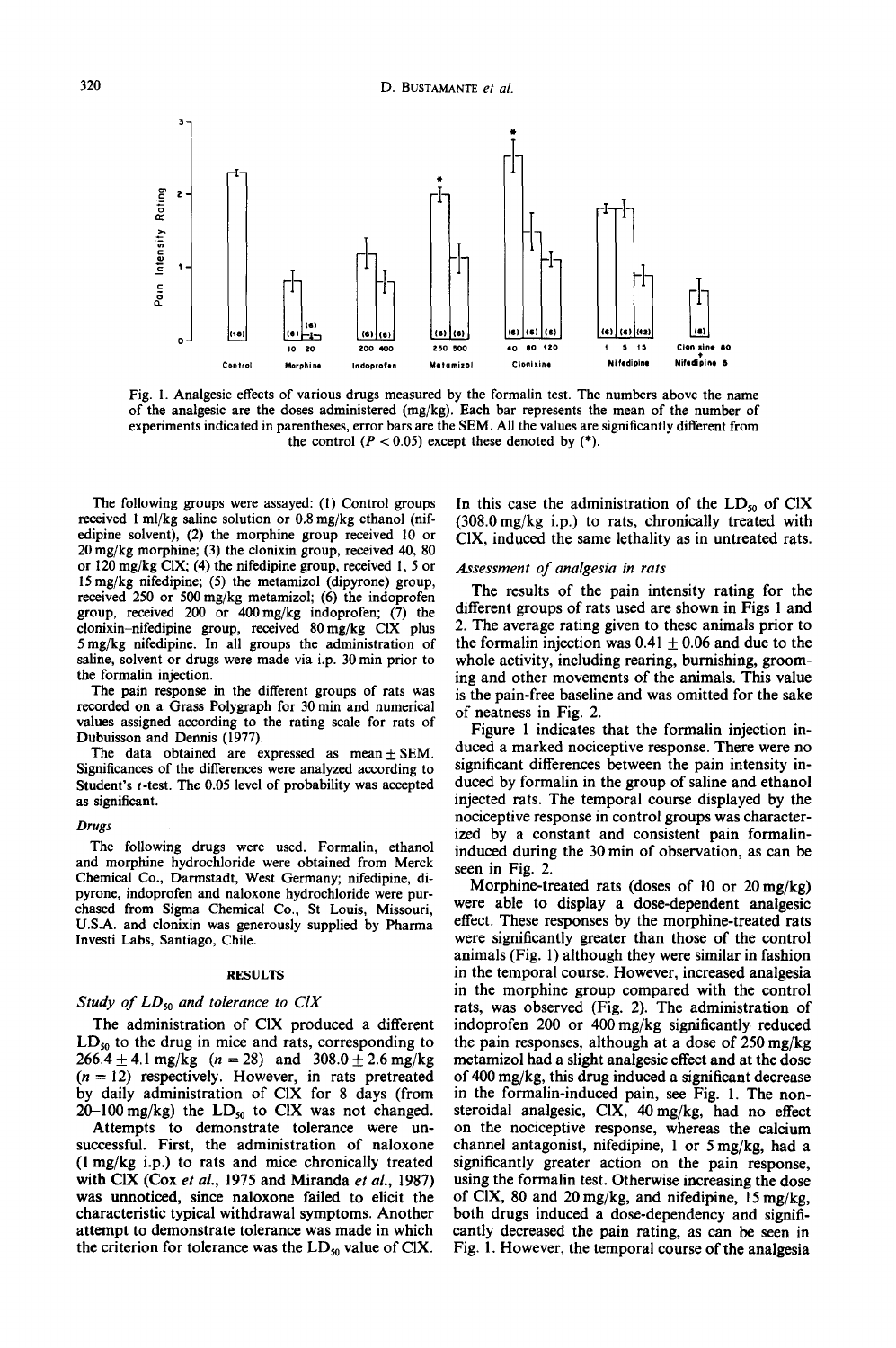

Fig. 2. Pain intensity rating curves of control, clonixine 120 mg/kg, nifedipine 15 mg/kg and morphine 20 mg/kg using the formalin test. Each point represents the mean of  $6-12$  experiments  $\pm$  SEM.

was different for both drugs; while nifedipine developed an analgesic curve of similar fashion to that developed by morphine, clonixin developed a nonstraight line temporal course characterized by a return of the pain rating to the values of the control rats at the end of the observation period (Fig. 2). The mixture, CIX 80 mg/kg and nifedipine 5 mg/kg, had a significant effect in the reduction of the pain intensity induced by the formalin-injection, as can be seen in Fig. 1.

## DISCUSSION

The main finding obtained in the present study indicates that clonixin and nifedipine have antinociceptive properties that can be evaluated using the formalin test, which is a technique that has the advantage over other pain tests. The pain induced by means of the formalin test is continuous and because of this resembles the most clinical pain. Consequently little or no restraint is necessary, permitting unhindered observation of the complete range of behavioral responses (Dubuisson and Dennis, 1977).

The results of the present experiments allow a breakdown of the mechanism by which C1X produces analgesia and in the mechanism of induction of antinociceptive action by nifedipine and morphine, using the same test. Firstly, the relative potencies of CIX, nifedipine and morphine in the experimental model used were markedly different. If CIX and nifedipine were producing.the analgesic effect at the same type of receptor site, it would be expected that the relative potencies of these two drugs to be approximately the same. They would be equal to morphine potency, if they were acting on a similar type of receptor-site which is opioid in nature. However, in the analgesic test, nifedipine  $(15 \text{ mg/kg})$  and morphine (10 mg/kg) are approx 10 times more potent than C1X (120 mg/kg), whereas nifedipine (15 mg/kg) is about equipotent to morphine (10mg/kg). Secondly the temporal course of analgesia for nifedipine, C1X and morphine indicates a segregation for mechanisms for the antinociceptive effect. As can be seen in Fig. 2, nifedipine shares with morphine the development of the time-course of analgesia, whereas C1X shows a different profile.

In addition, the unsuccessful attempts to produce tolerance, by the repeated administration of C1X, which was tested by administration of the  $LD_{50}$  of the drug or by injection of naloxone, reinforced the present suggestion that CIX is acting at a different type of receptor-site that it is not closely correlated with those activated by opioid-drugs. However this result is concordant with that reported by Ling *et al.*  (1984) which suggests the possibility of different receptor mechanisms mediating morphine analgesia and many of the withdrawal signs associated with morphine dependence. Furthermore, it has been suggested by Pasternak and Wood (1986) that the analgesia induced by opioids implies the participation of the subtype opioids receptors  $\mu_1$  and  $\delta$  or  $\kappa$ , while most of the commonly observed signs of precipitated withdrawal are not mediated through  $\mu_1$ .

Furthermore, the role of the opioid receptor in the analgesic action of morphine is widely recognized since the prototypic opioid antagonists, naloxone and naloxonazine, are able to antagonize morphineinduced analgesia (Martin, 1984; Ling *et al.,* 1984; Kavaliers and Ossenkopp, 1987). Unpublished results from this laboratory indicate that naloxone was ineffective in producing a blockade of the antinociceptive action of C1X in the rat, using the formalin test.

Taking into account the findings described above, the action of the drugs at molecular levels, specifically their interaction with the binding receptor-sites, with the different calcium-channels described, the differences in the tissue regulation of calcium chan